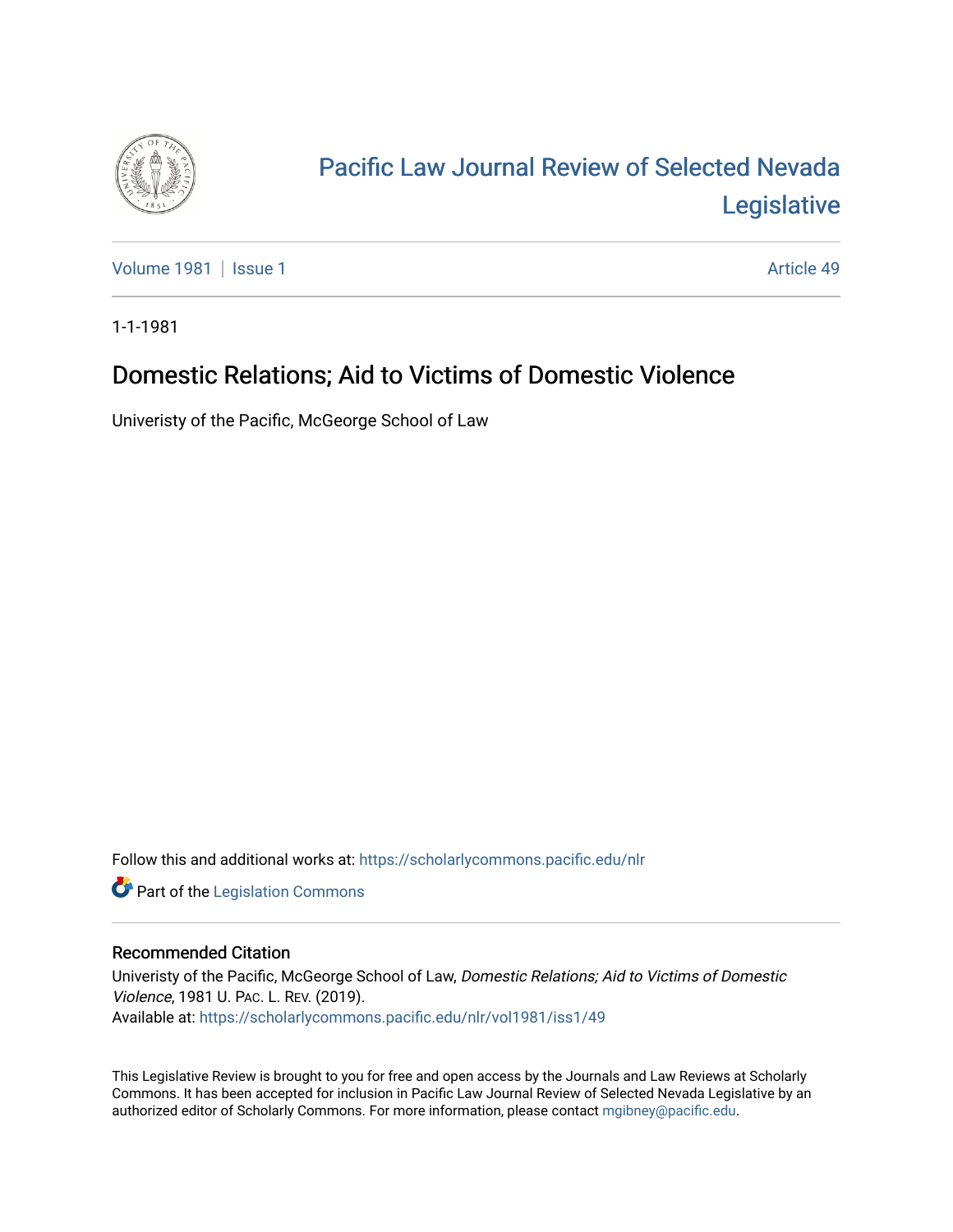#### **Domestic Relations; paternity actions**

N.R.S. §126.— (new); §§126.081, 126.101, 126.171, 126.381 (amended). SB 251 (Committee on Judiciary); STATS 1981, Ch 660

Existing law states that an action to determine paternity is a civil action governed by the Nevada Rules of Civil Procedure.<sup>1</sup> Chapter 660 clarifies that in paternity actions to determine the existence or nonexistence of a father and child relationship2 every person not already a party to the action that is identified as the natural father or as a possible natural father must receive notice of the proceeding.<sup>3</sup> Personal jurisdiction can be acquired by personal service within the state, $4$  or by registered mail with proof of actual receipt,<sup>5</sup> or by personal service outside the state if an act of sexual intercourse is committed within the state and it is possible that the act may have conceived the child who is the subject of the action.<sup>6</sup> Chapter 660 also provides that if a person is alleged or presumed to be the father or claims to be the father and the proceeding is to determine that he is *not* the father, he either may be personally served outside of the jurisdiction<sup>7</sup> or be served by publication if his residence is unknown or if he is beyond the jurisdiction of the court.8 A natural mother must receive notice of the action in a manner prescribed by the court.<sup>9</sup>

- 2. *See id.* §126.021 3 (definition of parent and child relationship). 3. *See id.* §126.- 1. *Compare id with* 9A UNIFORM LAWS ANNOTATED, *Matrimonial, Fam-*
- *ily and Health Laws*, §9, at 599-600 (1979).<br>4. *See* N.R.S. §126.— 1; NEV. R. CIV. P. 4(d)(6).

5. N.R.S. §126.091 2.

9. N.R.S. §126.— 3.

#### **Domestic Relations; aid to victims of domestic violence**

N.R.S.  $\S$ \$217.— - 217.— (new); §122.060 (amended). SB 371 (Wagner); STATS 1981, Ch 198

Chapter 198 authorizes the creation of county advisory boards on domestic violence<sup>1</sup> and grants of financial support to organizations offering assistance to victims of domestic violence<sup>2</sup> and their dependent

I. *See* N.R.S. §126.151 I.

<sup>6.</sup> *Id.*  7. *See id.* §126.- 2; NEv. R. CIV. P. 4(e)(2).

<sup>8.</sup> *See* N.R.S. §126.- 2; NEv. R. C1v. P. 4(e)(l), (i).

<sup>1.</sup> N.R.S.  $\S$ 217. - 1.

<sup>2.</sup> *Id.* §217.-.